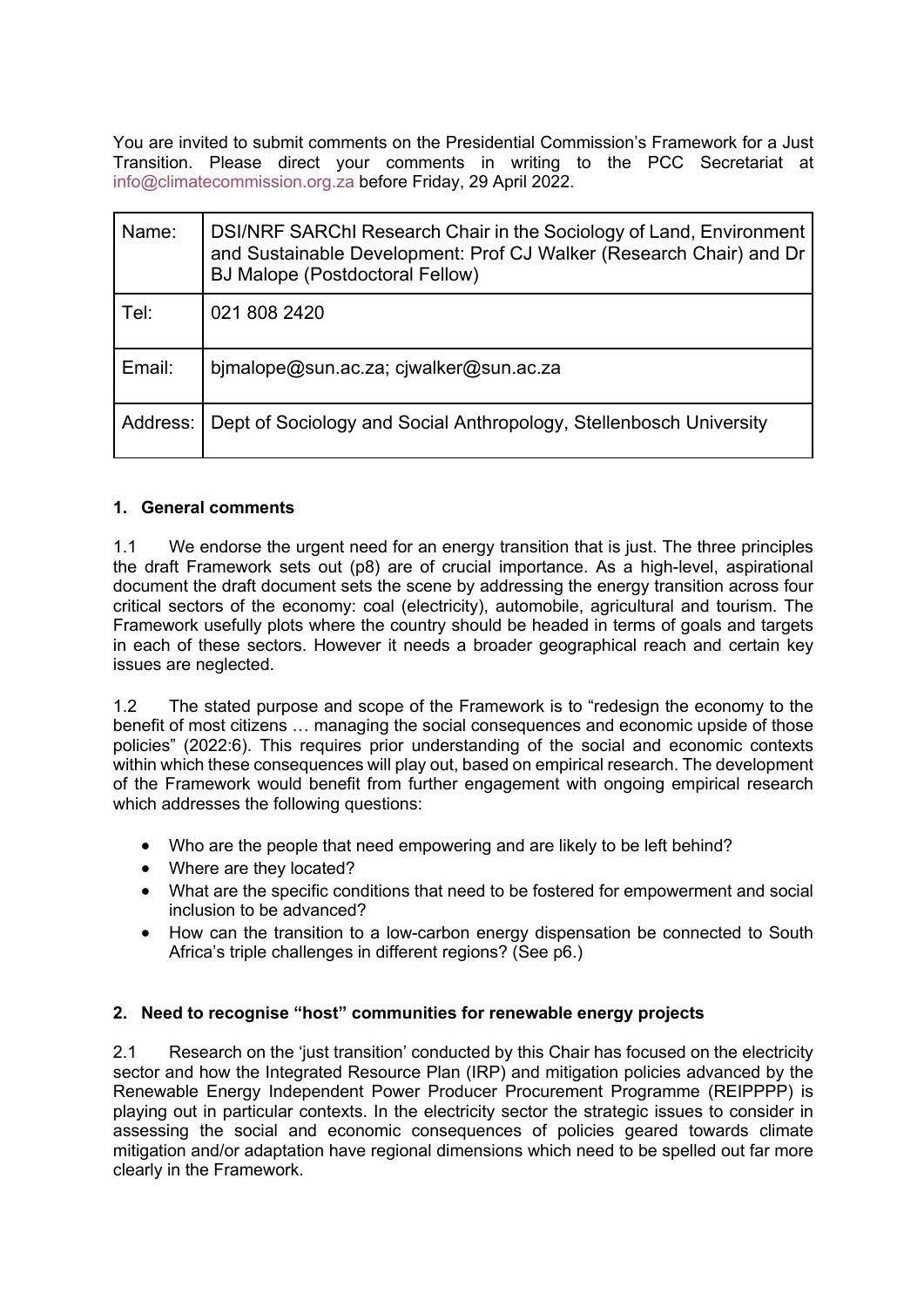2.2 The need for the energy transition from fossil fuels to be just goes beyond the provincial boundaries of Mpumalanga and extends to the "host" communities for renewable energy projects throughout the country, including those in politically and economically marginalised rural towns in the Northern Cape, Eastern Cape and Western Cape. Local host communities of renewable energy projects should thus also be considered as an "at-risk" group (p9-12), albeit with different concerns from those in the coal value chain.

2.3 In respect of the Northern Cape, a province with more than half of the projects across the REIPPPP 5 bid windows, a growing body of empirical research shows that the significant socio-economic needs of local communities hosting large-scale development projects are receiving very limited and often misdirected attention. (On astronomy see Butler, 2018; Gastrow and Oppelt, 2019; Terblanche, 2020; Walker and Chinigò, 2018; on renewable energy see Malope, 2022.) At times it appears that there is a presumption that the "just transition' is being advanced in these areas simply by virtue of renewable energy projects being located near these communities and running small ad hoc community-development projects on the side, in order to tick their REIPPPP requirements. Ultimately, the REIPPPP programme fits the quintessential "development from above" model, with very limited opportunity for meaningful community participation. This limitation needs to be addressed.

## **3. Planning Elements in the draft Framework**

3.1 The Five Planning Elements offer the scaffolding for the just transition framework and their application can seen to be relevant at different scales: national, regional (or provincial) and local. The first element, *Active Labour Markets and Human Resource Development*, clearly deals with the quality of labour supply and employment opportunities. This element would benefit from more specific developmental goals and targets in the affected markets with the "at-risk" groups being the primary point of reference.

3.2 The second element, *Social Protection Measures*, deals with the household and social reproduction. We concur that the household is a critical site for interventions aimed at poverty eradication. (On this see Malope (2022) in the context of the development of two wind farms outside the town of Loeriesfontein in the Northern Cape.) Missing in the Framework is a serious engagement with the reality of acute energy poverty at the household level, including in communities that are seeing major investment in renewable energy infrastructure in their backyards from which they are not benefiting. Here it is also important to note that energy poverty is not necessarily or only about accessibility to the grid but also about the affordability of electricity.

3.3 The third element, *Industrial Development, Economic Diversification, and Innovation*, speaks directly to the concerns of "at-risk" groups. The implementation plan for this element should both inform and be informed by regional development plans and sectoral labour plans, and promote the principle of sustainable livelihoods. What is important to recognise is that these plans will need to be revisited as they are implemented and unexpected opportunities and challenges emerge.

3.4 The fourth element, *Governance*, is extremely important. This section speaks directly to the Intergovernmental Relations Framework Act of 2005, which in the Climate Change Bill (2021) is seen to provide the framework for Provincial Forums on Climate Change. However, it is not clear how and if the District Development Model fits in the equation. Using a case study of the ZF Mgcawu District Development Coordinating Forum in the Northern Cape Province, Davies (2021) shows how the design and the implementation of the REIPPPP created unintended consequences, tensions, and contradictions. Malope (2022) found similar problems with unintended consequences, tensions, and contradictions in the way in which the REIPPPP has unfolded in the Hantam Local Municipality. What is clear from empirical